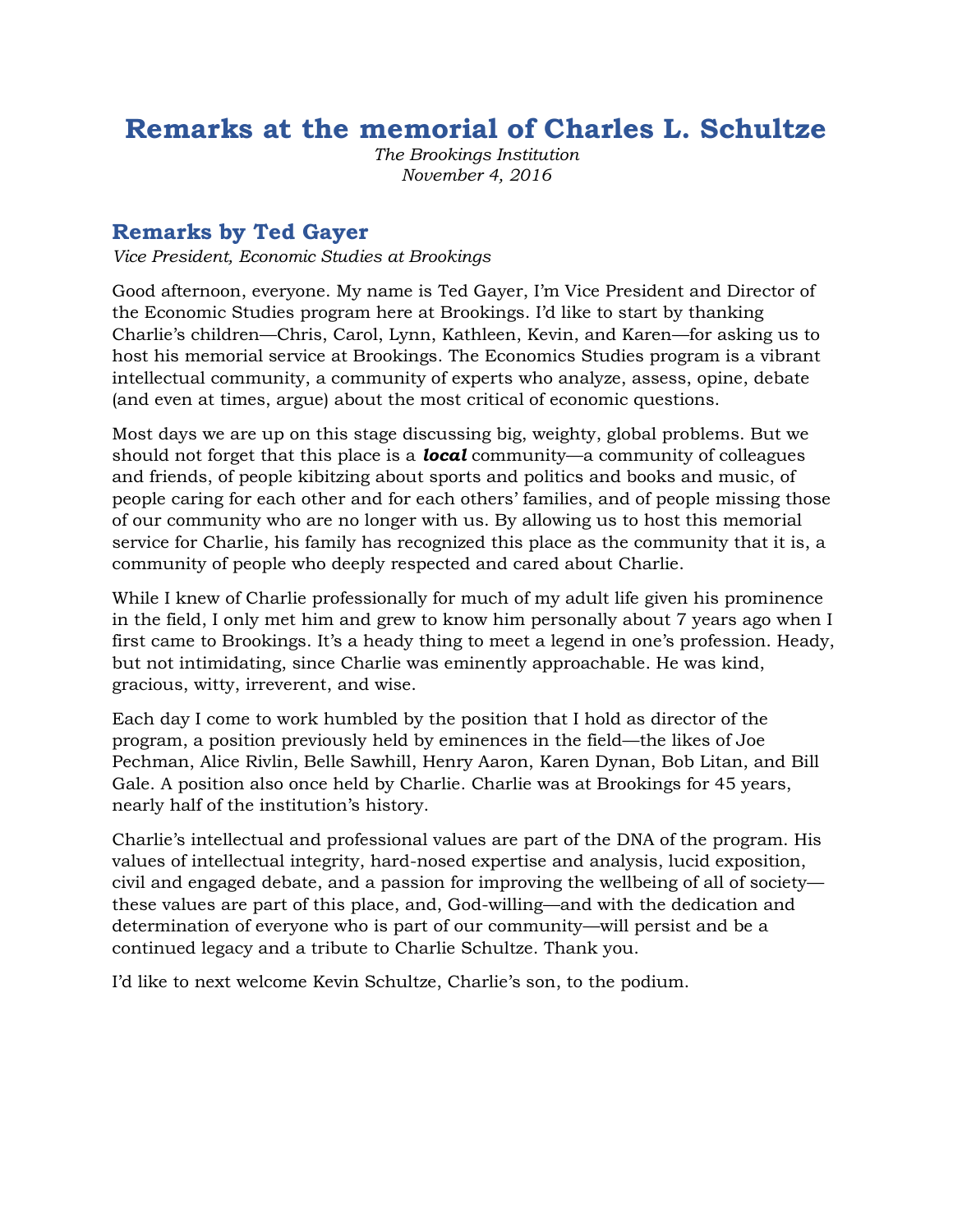### **Remarks by Robert Litan**

*Former Vice President and Director, Economic Studies at Brookings*

I want to begin by expressing my gratitude to Charlie's family for asking me to speak today, especially along with Alice and Henry, and two of Charlie's children. To the family, I want you know that I count your invitation as one of the great honors of my life.

Because, you see, Charlie was my "professional" father—like I know he was for many of the economists here.

We all know, of course, that Charlie was a great economist. Through his many books and articles, Charlie touched the lives of countless readers, including Congressmen, Senators and Presidents – and will continue to do so for a long, long time.

His *Memos to the President* is required reading for anyone seeking and sitting in the Oval Office, and certainly for their economic advisers.

When lawmakers finally get around to doing something about the long-term budget deficit, it will be getting rid of those "termites in the woodwork" that Charlie always kept reminding us of. His devastating critique of industrial policy still resonates. And environmentalists, whether they know it or not, can be thankful that Charlie wrote *Public Use of the Private Interest*, which explained so clearly the case for putting a price tag on pollution.

But these are not the reasons we are remembering and celebrating Charlie's incredible life. We're here because Charlie was a generous and wise, and very funny, person who touched each one of us in a very special way – commenting on a paper or giving advice on any kind of personal or professional matter, if you asked.

I know, because Charlie touched me on many important occasions in my life. Thank you, Charlie, for taking a chance on me right after graduate school and hiring me to be on the CEA staff, two of the best years of my professional life. Thank you, Charlie, for the many times you commented on something I wrote, for co-authoring a book with me, and for your frequent and wise counsel when I directed economic studies here.

We are only scratching the surface today of many of the stories that Charlie loved to tell. Indeed, the last time I saw him, shortly before I left Washington for Kansas in April 2014, Charlie spent two hours telling such stories, mostly from his LBJ years. Let me add one of those today, when Charlie was LBJ's budget director. I recently learned that this story was R rated, but I'll give you the G-rated version, as Charlie, the perfect gentlemen, would want.

Charlie came from the University of Maryland to OMB during the Kennedy Administration as an Assistant Director, working under former Brookings President Kermit Gordon. Charlie so impressed Gordon, that Kermit recommended later to President Johnson that Charlie replace him, which Johnson did.

Johnson, too, knew and full appreciated Charlie's talents, because one day toward the end of his Presidency, Charlie walked into LBJ's office and told him that because of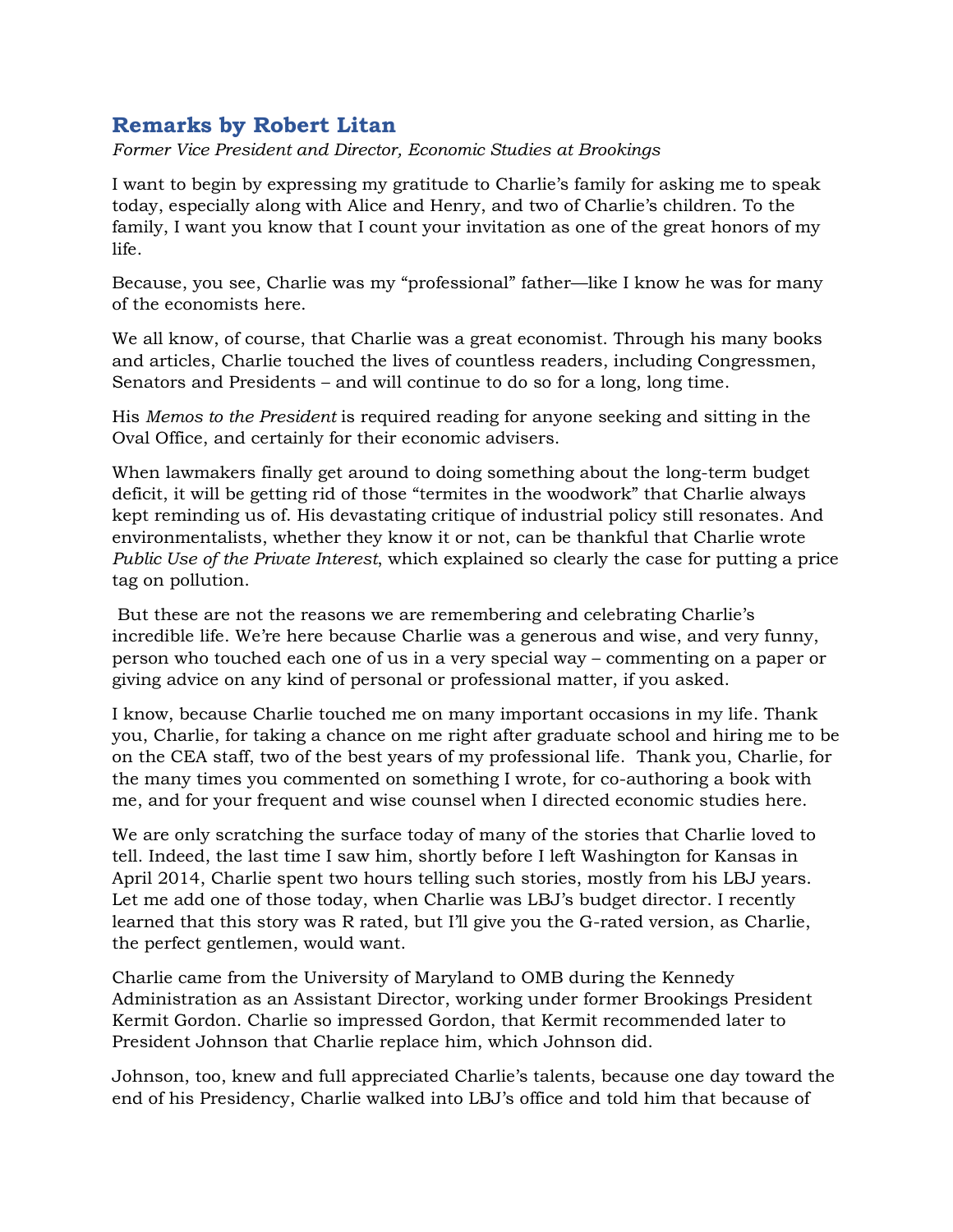the high cost of raising his large family, Charlie had to leave government service to make more money. Johnson listened politely and then narrowed his eyes in only the way that Johnson, or Bryan Cranston, could and said this (and, please before I say it, cut me some slack, I'm from Kansas, not Texas and I don't have the accent quite down yet):

"Charlie. you can go right ahead and leave me now, but you should know that if you do. I will make sure that you never work in this town again."

Humbled, if not shocked, Charlie quickly withdrew the idea, said thank you Mr. President, and stayed on to end of his Administration.

Of course, Charlie would never have to worry about work after President Johnson left office, because he came here, to Brookings. In the process, he built on his legacy as one of the Greatest Generation that fought and won World War II, by joining and helping to lead Brookings's Greatest Generation of economists. They included Arthur Okun and Joe Pechman, who gave me my professional start in life and introduced me to Charlie, and who are no longer with us. But thankfully the other members of this exclusive club, George Perry, Barry Bosworth, Bob Reischauer, Alice and Henry, are here today.

To all of Charlie's children, and their 16 kids and his 5 grand-children, and his Brother, Bill, I can only say: you had two fantastic parents, brother, grandfather and great-grandfather. But you also had to share Charlie with the world. I hope you will always take comfort from knowing that Charlie was so widely appreciated and loved for who he was as a person not just as a great economist.

Five years ago, my father left this world, and I think about him daily. And now Charlie, my second father who so closely resembled by biological one, has done the same. I love you Charlie. I, like everyone in this room, will never forget you and always be grateful you were with us.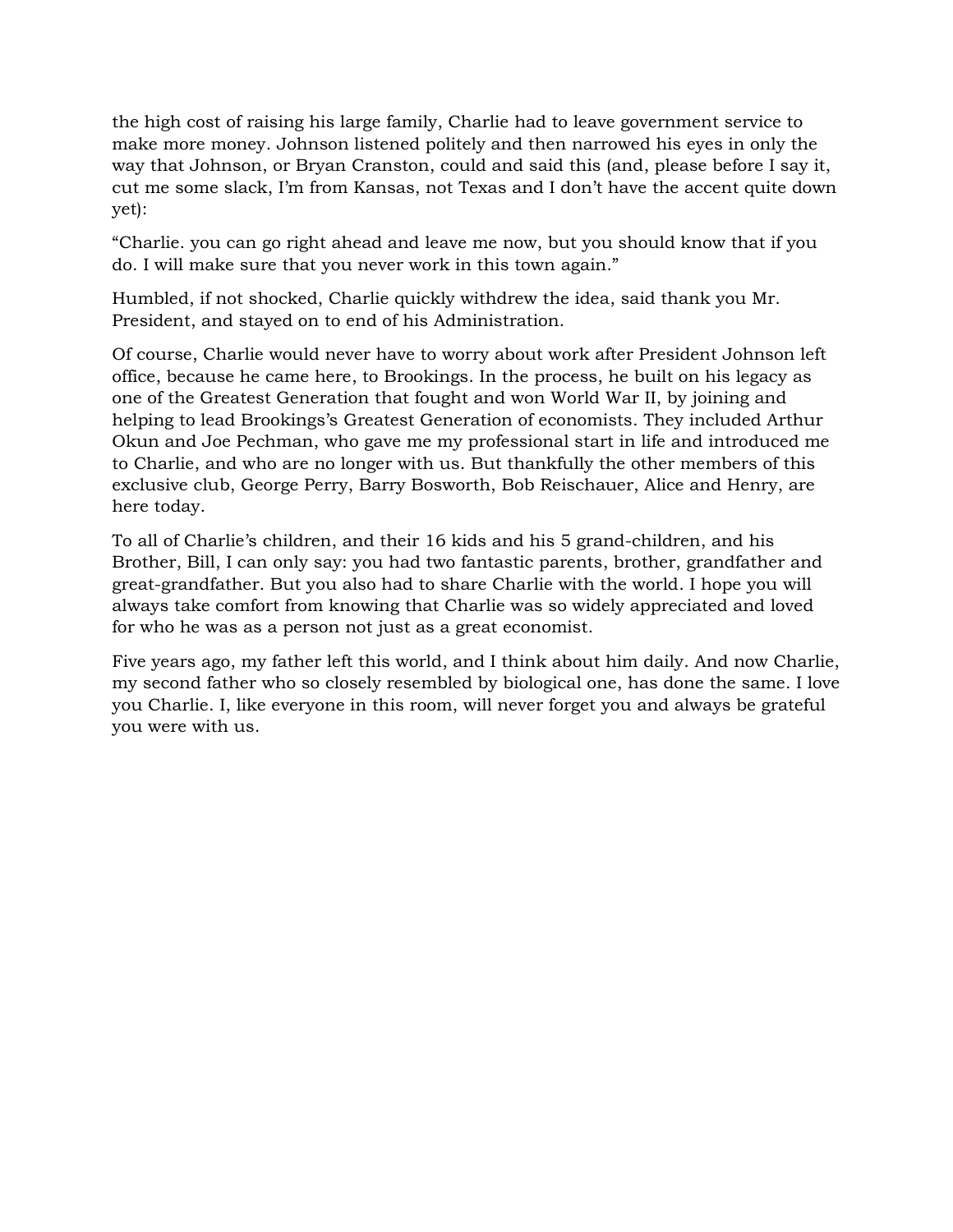## **Remarks by Henry Aaron**

*Senior Fellow, Economic Studies at Brookings*

As you all know, Hillary Clinton wrote a book entitled *It Takes a Village.* Well, as I look around this room, it seems that Charlie and Rita Schultze *created* a village. Thank you for the chance to share in honoring your *pater familias*.

It is just over fifty years since I first set eyes on Charlie Schultze. Shortly after he died, I wrote that the image I formed fifty years ago became the model of who I aspired to be when I grew up and, in many ways he still is. Of course, it is more complicated than that.

Some background. Back in the mid-1960s, economics was on a hot streak. Economists had urged president Kennedy to call for tax cuts to stimulate economic growth, and he had done so. Congress enacted them. The economy boomed.

Then, for a number of reasons, President Johnson decided to apply economic principles government-wide to budgeting. Charlie was promoted in 1965 to head the Bureau of the Budget, the predecessor of today's Office of Management and Budget. The BoB was in charge of implementing the government-wide budget-reform job. Charlie was its leader.

In 1966 I took a job on the staff of the Council of Economic Advisors (CEA). CEA staff were supposed to attend budget review sessions at the Budget Bureau in areas about which each of us was supposed to know something. A chore, or so I thought, but not for long.

That was where I first saw the 41-year-old Charles Schultze. He and his team were applying the abstractions of the academy to the most practical of problems—how a limited budget should be divided among competing wants—which just happens to be the textbook definition of economics. Charlie led the sessions with wit and toughness. Wow, I thought. This is what economics can do. And Charlie was who I wanted to become.

A couple of years later I was at Brookings. And when the Johnson administration ended, Charlie came too. Together with then Brookings president Kermit Gordon, also a former Budget director, Charlie conceived the idea of an annual publication that would subject the president's budget to the same sort of tough and dispassionate analysis that he had demanded and applied when in government.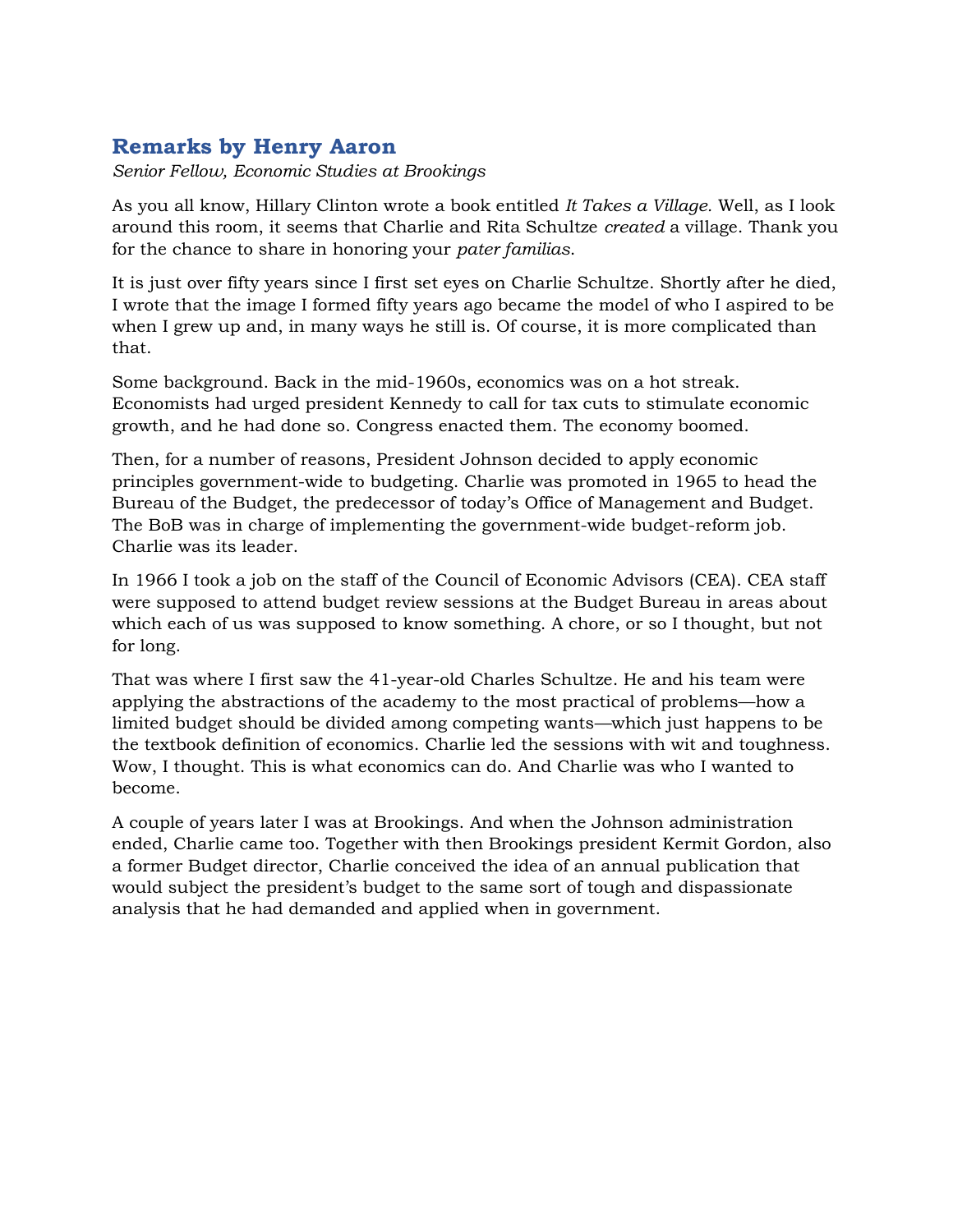Setting National Priorities, or SNP, was born. Under Charlie's leadership and in collaboration with a succession of co-editors, what seemed like half of Brookings' inhouse scholarly staff, numerous outsiders, and the publication division, the Brookings Institution engaged in annual frenzy of research, writing, and editing that produced a damn good 300-page book in about four months. It was fun. It was exhilarating. We thought we might just make a difference.

And so we did, but not because of our ephemeral individual contributions. The difference was Charlie's vision. That whole effort became a model of sorts for the Congressional Budget Office. And Alice Rivlin, who with Charlie had co-edited an early edition of SNP with Charlie, became CBO's first director. She and her key aide, Bob Reischauer, then turned that vision into an enduring and vital component of our government.

Charlie was a model, not just for me, but also for many others, because he was smart, he was practical, and he was wholly without pretension. He was the first person from whom I heard the deepest single truth about government economists: they earn their pay mostly not by coming up with hot new ideas, but by stopping the seemingly limitless flow of really bad ideas that well-intentioned officials come up with.

It was Charlie who, with clear eye and an ingrained immunity to illusion, coined the political version of the Hippocratic oath. For physicians, as you know, it is: *primum, no nocere,=* or first, do no harm. Charlie's political version—and I can't say it in Latin—is: first do no *obvious* harm, or, more simply, don't be *seen* to do harm.

I cannot recall a time when Charlie was intellectually ostentatious, when he put anyone down, or when he was other than constructive in his comments and criticism. He was the person to whom I would turn to tell me what was wrong with what I had written, to stop me from being intemperate—sometimes not an easy job—or to give me advice on what to do in a difficult situation. For me, he was gentle and generous—the wisest head in this Brookings house.

And, one more thing. If you are old enough, you may remember Richard Nixon's enemies list! To his honor, Charlie was on it. Pity he was 45th. He deserved to be higher.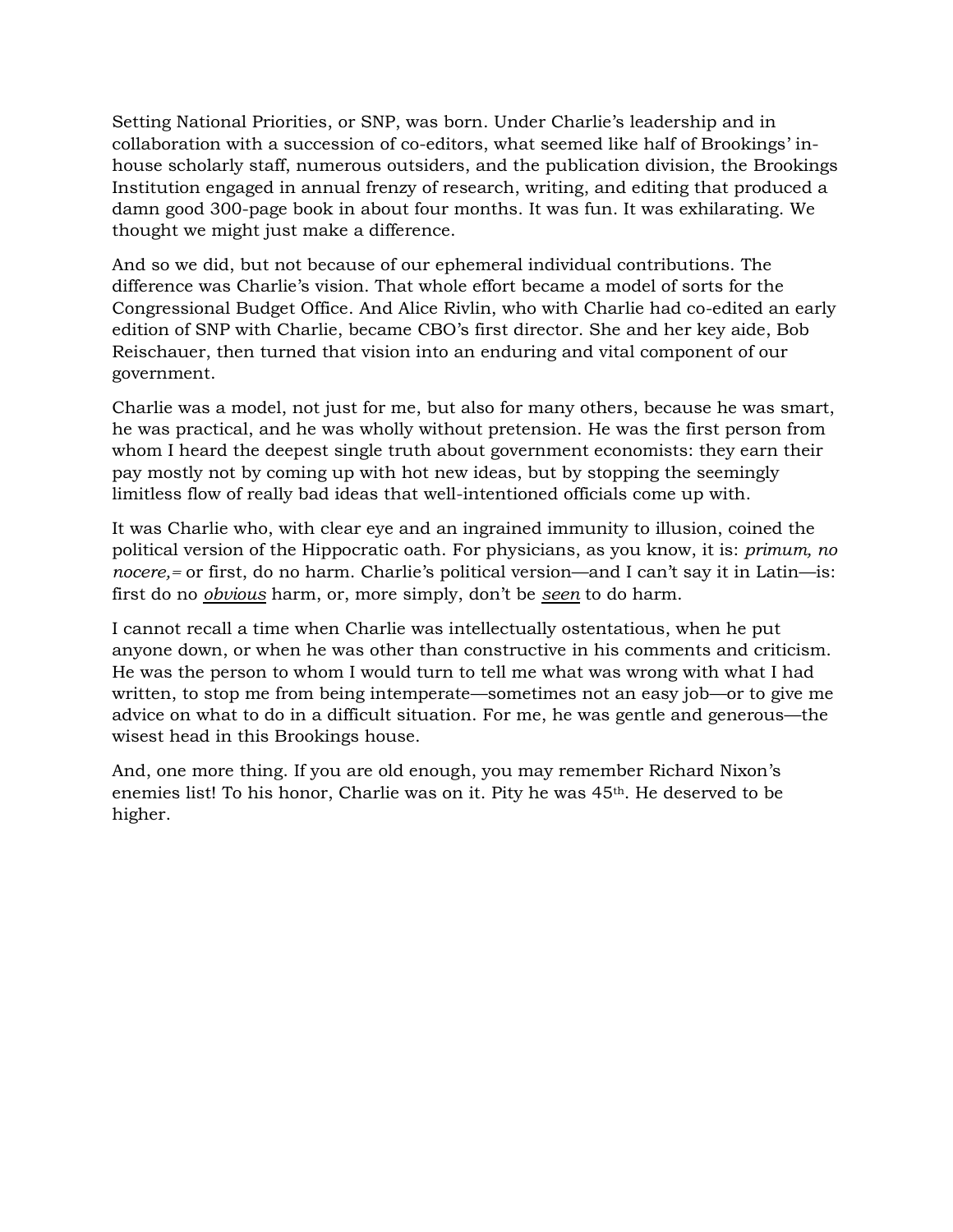#### **Remarks by Alice M. Rivlin**

*Senior Fellow, Economic Studies at Brookings*

The first time I remember talking with Charlie Schultze was toward the end of the Johnson Administration in his office at Bureau of the Budget—the big high-ceilinged director's office that made me feel small when I inherited it nearly three decades later. I was there with Wilbur Cohen, my boss at the Department of Health, Education, and Welfare, to plead our case in some budget matter that we thought could be resolved in our favor if only we could explain our case directly to the Budget Director.

I don't remember what the problem was or whether we convinced Charlie. I do remember his sparkle and enthusiasm for talking through a public policy dilemma. He listened, he asked probing questions, and we went back to our department feeling that we had been heard and that government was functioning as governments should.

A couple of years later I found myself back at the Brookings Institution, to which Kermit Gordon and Joe Pechman had had the good sense to recruit Charlie. Charlie was in the process of making Brookings the go-to place for budget analysis. At that time, it was the only place to find consistently highquality analysis of the impact of the federal budget on the economy and the consequences of major policy choices embedded in budget decisions. Charlie and a colleague named Ed Hamilton produced a cogent little volume they called, Setting National Priorities: The 1971 Budget. It got a lot of attention, and Charlie turned it into an annual exercise. He recruited Ed Fried, Nancy Teeters and myself to help him produce the next three versions. It was the perfect moment to do this. Richard Nixon was president, the Vietnam War was raging, and the Administration's priorities, both domestic and international, were extremely controversial, in the country and in Congress. There was a lot to write about—from macro-economic policy to the military budget to health care and welfare reform. And there was a great appetite for independent policy analysis accessible to Congress, the press, and the public.

Charlie created an excitement around Setting National Priorities that was different from much of what Brookings did at the time. It was a team effort involving multiple scholars in different disciplines, and it was a crash project on which the team worked unbelievably hard for a few months each year. Charlie kept us above the political fray, insisted on thorough analysis and clear writing, and inspired all of us to get the book out in time to be useful in real budget deliberations on the Hill. He wasn't writing this book to be admired by his academic peers, although it sold well in campus bookstores. He pictured it being used by real policy-makers to help frame policy decisions. Charlie wasn't naïve about politics, but he believed good information and analysis mattered to